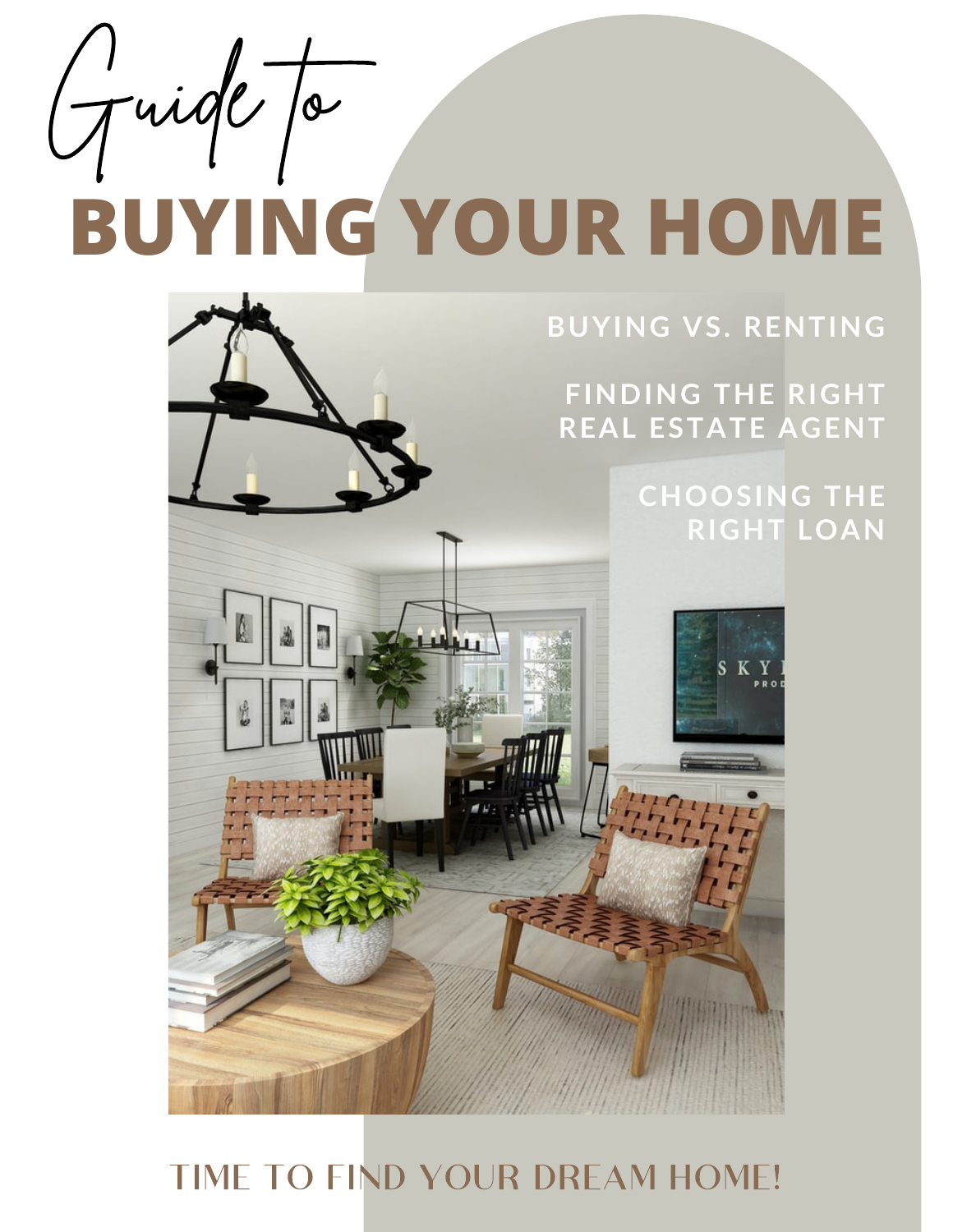Your Dream Home

Write everything you dream about your future home having. We'll use this as a reference point during our house touring!

Cities You'd Like To Buy In: \_\_\_\_\_\_\_\_\_\_\_\_\_\_\_\_\_\_\_\_\_\_\_\_

# of Bedrooms: \_\_\_\_\_\_\_\_\_\_\_\_\_\_\_\_\_\_\_\_\_\_\_\_\_\_\_\_\_\_\_\_\_\_\_\_ # of Bathrooms: \_\_\_\_\_\_\_\_\_\_\_\_\_\_\_\_\_\_\_\_\_\_\_\_\_\_\_\_\_\_\_\_\_\_\_ Preferred Sqft: \_\_\_\_\_\_\_\_\_\_\_\_\_\_\_\_\_\_\_\_\_\_\_\_\_\_\_\_\_\_\_\_\_\_\_\_\_ Maximum Price: \_\_\_\_\_\_\_\_\_\_\_\_\_\_\_\_\_\_\_\_\_\_\_\_\_\_\_\_\_\_\_\_\_\_\_ School District: \_\_\_\_\_\_\_\_\_\_\_\_\_\_\_\_\_\_\_\_\_\_\_\_\_\_\_\_\_\_\_\_\_\_\_\_\_\_\_\_\_\_ When You'd Like To Purchase By: \_\_\_\_\_\_\_\_\_\_\_\_\_\_\_\_\_\_\_\_\_\_\_\_\_\_

 $\overline{\phantom{a}}$  , and the contract of the contract of the contract of the contract of the contract of the contract of the contract of the contract of the contract of the contract of the contract of the contract of the contrac

 $\overline{\phantom{a}}$  , and the contract of the contract of the contract of the contract of the contract of the contract of the contract of the contract of the contract of the contract of the contract of the contract of the contrac

\_\_\_\_\_\_\_\_\_\_\_\_\_\_\_\_\_\_\_\_\_\_\_\_\_\_\_\_\_\_\_\_\_\_\_\_\_\_\_\_\_\_\_\_\_\_\_\_\_\_\_\_\_\_\_\_

Your Most Important Home Features: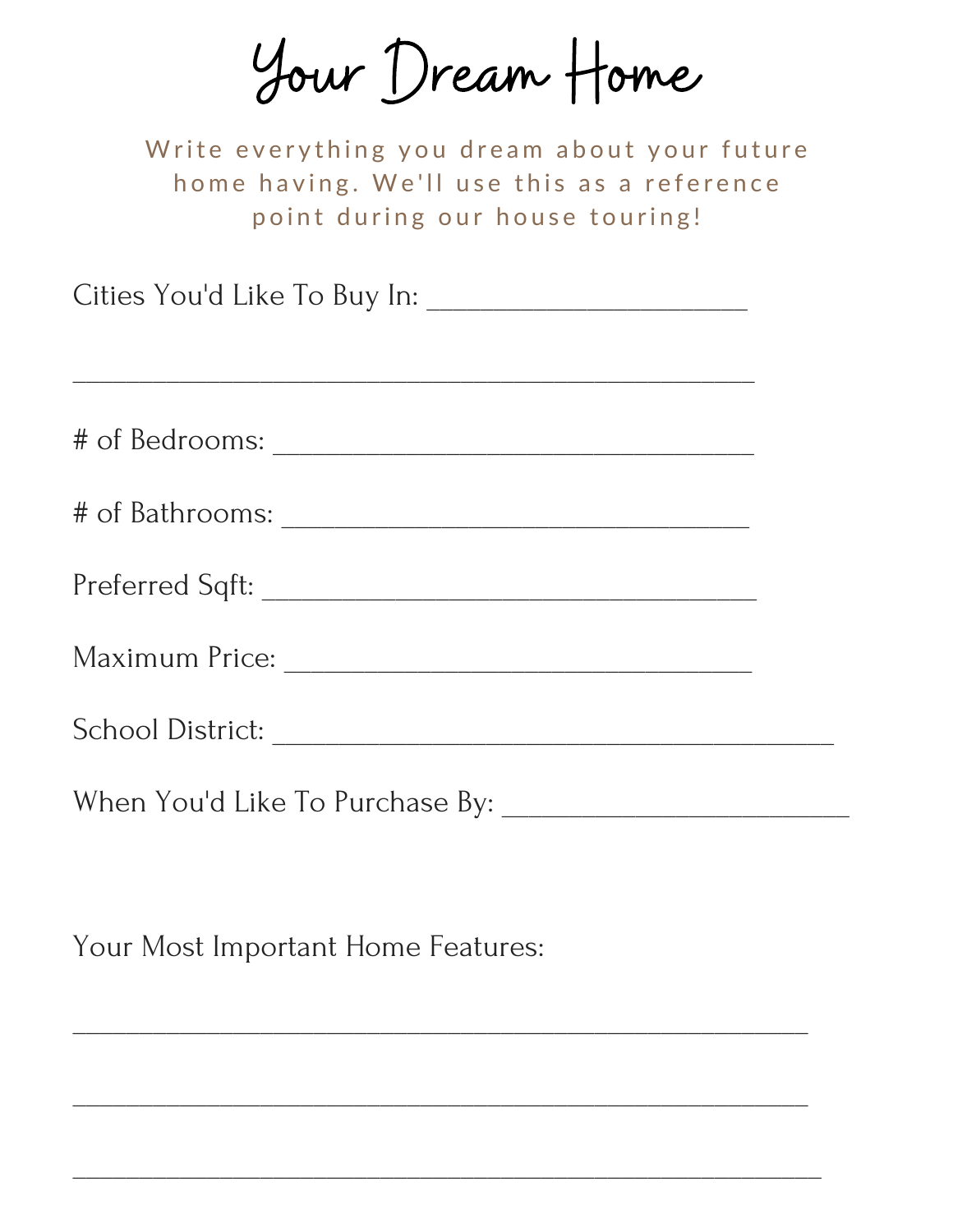Finding Your Agent

Having the right real estate agent is a vital part of the home buying journey. Let's break down how a buyer's agent can help you along the process.

- Works & negotiates for YOU, not the seller's best interests.
- Has access to available properties not syndicated to sites like Zillow and Trulia.
- Can schedule, on your behalf, to tour properties on days and times that work for you.
- Navigates legal contracts to ensure you are being taken care of, not taken advantage of, when purchasing a home.
- Stays aware of ever-changing local and federal laws that are pertinent to home buying.
- Helps you negotiate the best price and best terms so you aren't overpaying for a home.
- Buyer's agents don't collect commission from you that is already negotiated with the seller's agent and seller. There are no out-of-pocket costs to hire a professional.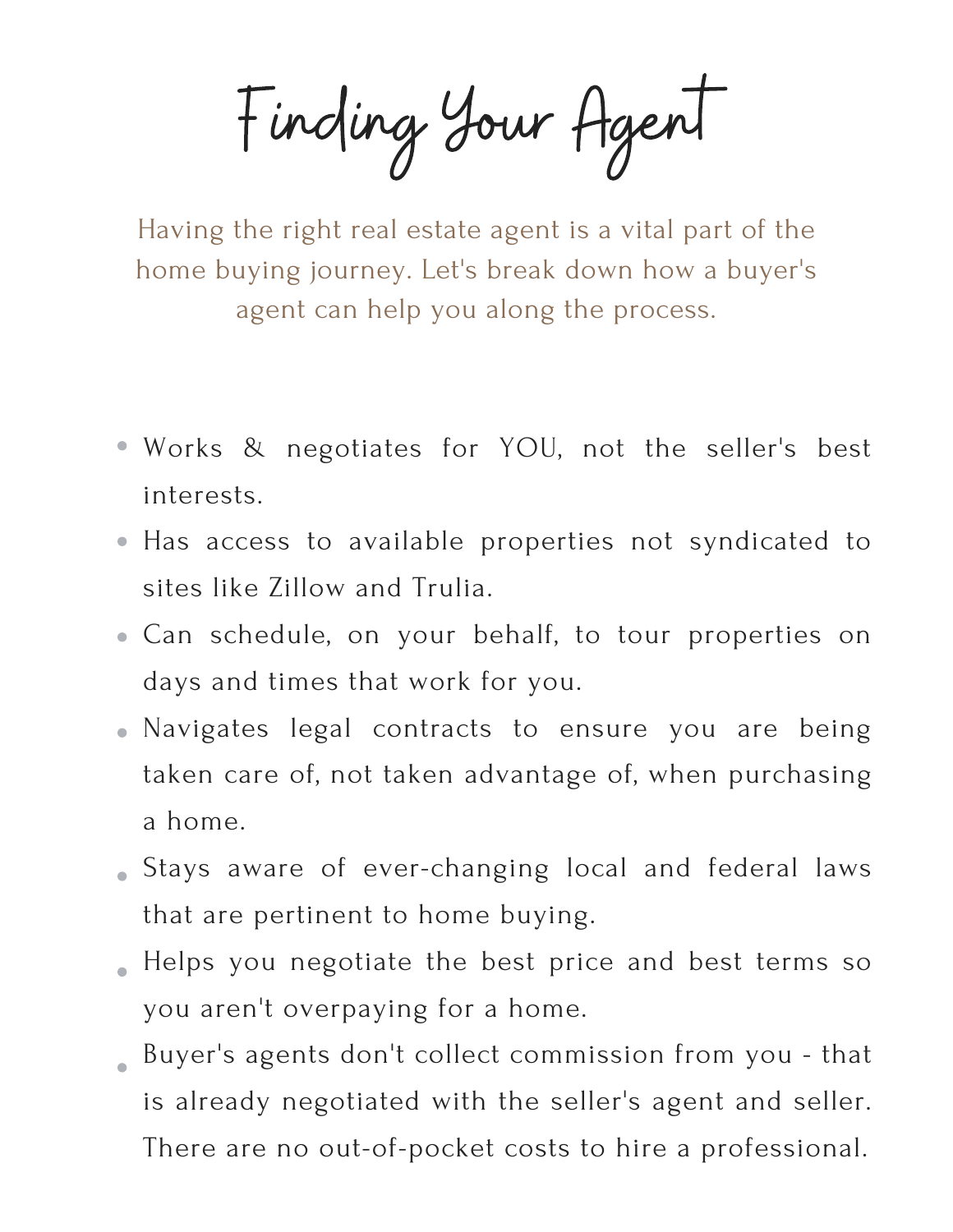The Right Loan

The mortgage industry isn't cookie cutter. There are a variety of loan programs available to help suit your needs and purchasing power

> • FHA Loans - 3% Down • Conventional - 5% Down • USDA - 0% Down • VA - 0% Down • Private Lenders - 0% to 50% down

Most traditional banks will require a credit score of 640 with a 2-year work history. You may find a few local lenders that have the opportunity to purchase a home with a credit score as low as 580, as long as the other application details meet the application requirements.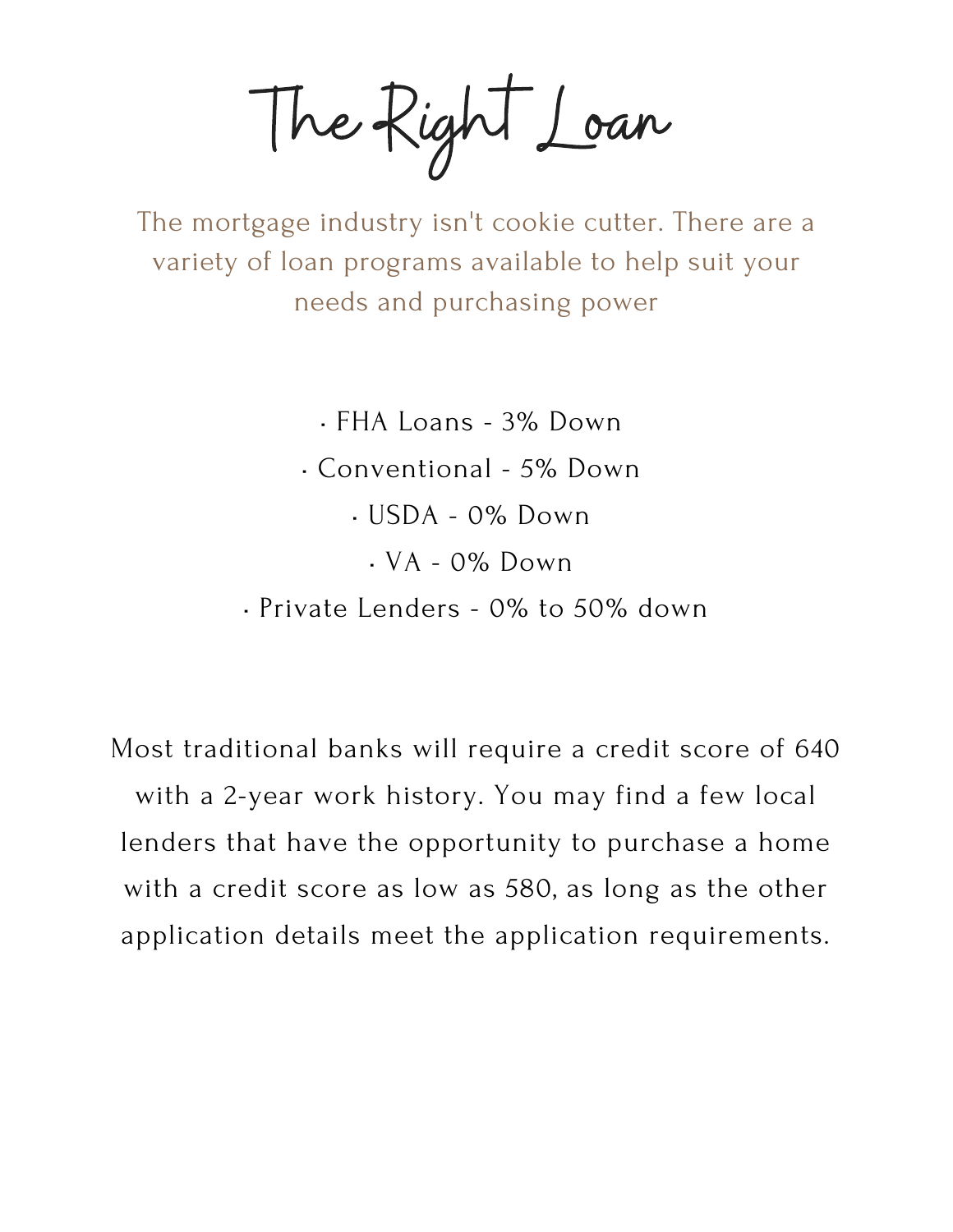Buying vs. Renting

Have you noticed how high rental rates have been growing in your market? It may be the righttime to considering purchasing a home instead of renting

With a booming housing market and a strong economic atmosphere, rental rates have been increasing at an alarming speed. This makes purchasing a home more sensible than renting in our current market conditions. With low mortgage rates, monthly payments on your own home instead of a rental can be considerably cheaper. Home ownership also comes with the bonus of equity, personal space you can decorate and renovate without limitations, no hindrance on having pets, and the potential to net more money from your home when you choose to sell in a strong market.

While interest rates are at an all-time low, today's market conditions create the perfect time to consider purchasing. If you wait too long, the increasing interest rates can make a difference on your monthly payment by hundreds, or thousands, of dollars.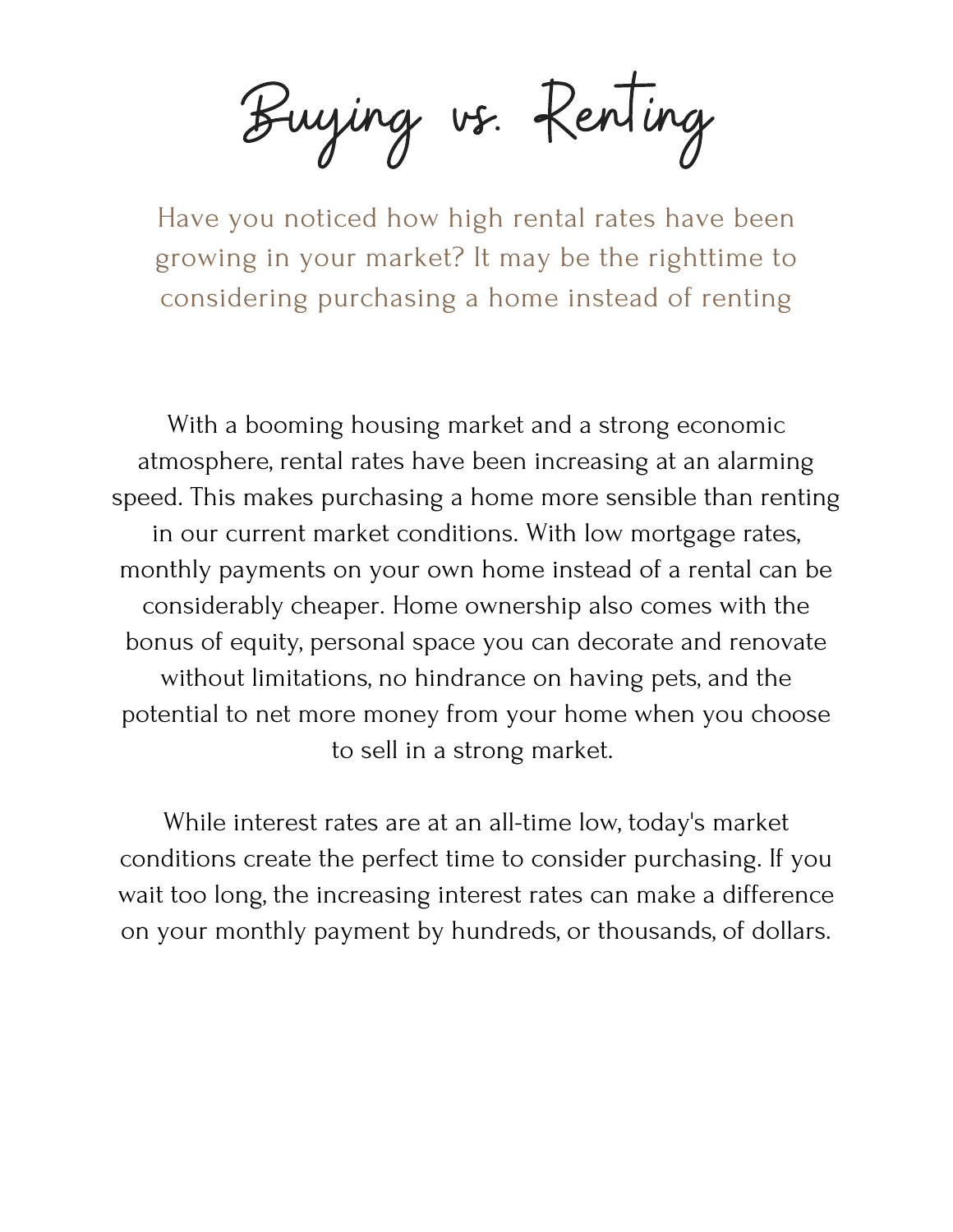Buying a Home

There is a process to buying a home, that can be simplified with the help of your real estate agent.

- Step 1: Find the perfect real estate agent and let them know you're ready to purchase a home.
- Step 2: They'll connect you with a lender to get pre-approved for a mortgage.
- Step 3: You'll go over the perfect house in detail and your agent will look at the market for availability.
- Step 4: She/He will then schedule property tours until you find the right one.
- Step 5: Once you've found your dream house, your agent will discuss property details with you to place a sound offer.
- Step 6: After an offer is accepted, you'll go into a 30-45 day contract period, while your lender works to secure the full loan.
- Step 7: During this transaction period, home inspections and appraisals are conducted.
- Step 8: Your agent can then work with you to negotiate repair requests for items you'd prefer be taken care of by the seller.
- Step 9: If all conditions have been met for your mortgage approval and all parties have agreed to negotiations, then you get to make your way to the closing table.
- Step 10: After the final purchase contract has been signed at the title company, you get to move into your dream home!